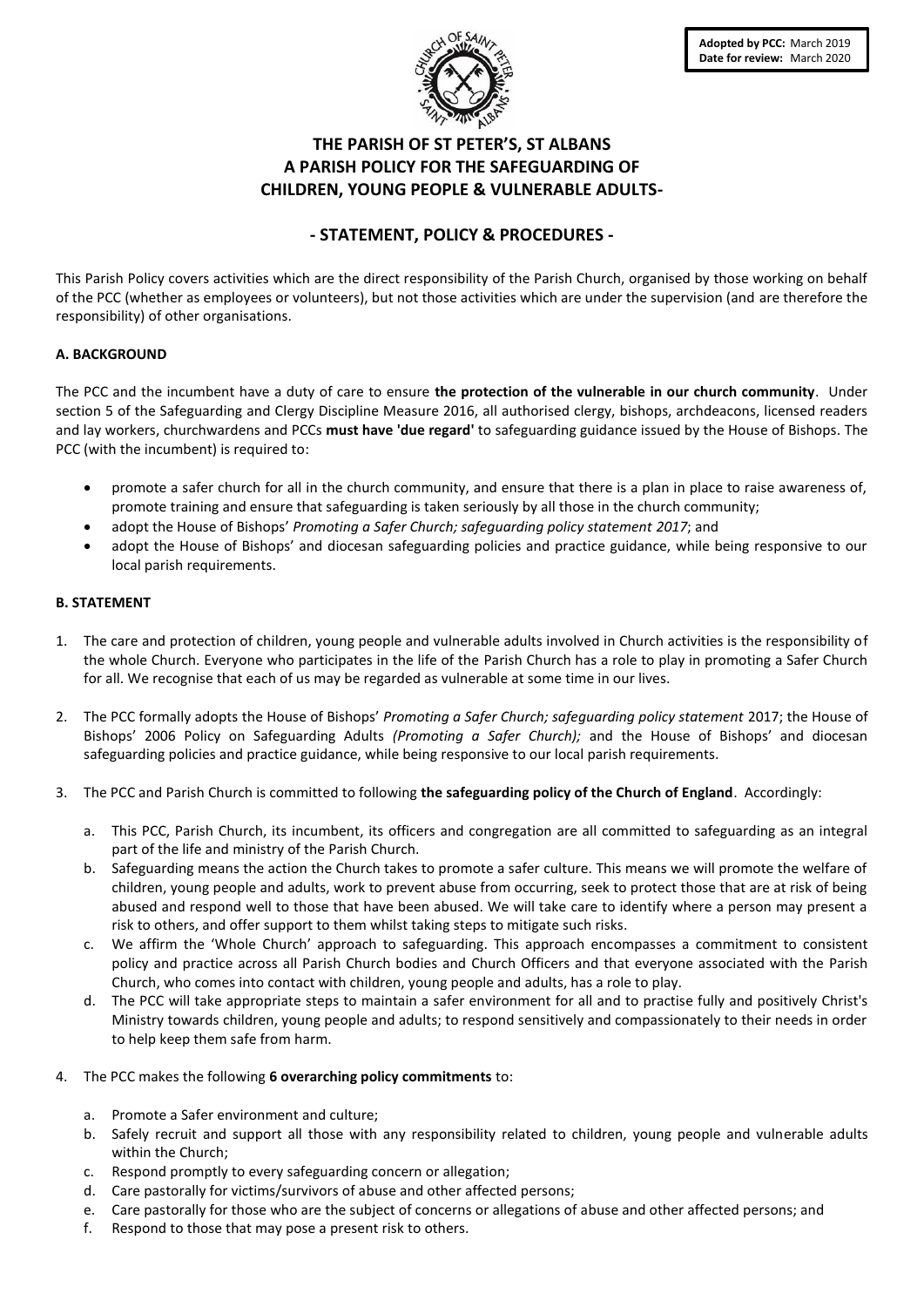# **C. FOUNDATIONS AND CORE PRINCIPLES**

We are guided by the following foundations and core principles:

- 1. **The Gospel**: The Church is called to share the good news of God's salvation through Jesus Christ. The life of our communities and institutions is integral to how we address this task. The good news speaks of welcome for all, with a particular regard for those who are most vulnerable, into a community where the value and dignity of every human being is affirmed and those in positions of responsibility and authority are truly trustworthy. Being faithful to our call to share the gospel therefore compels us to take with the utmost seriousness the challenge of preventing abuse from happening and responding well where it has.
- 2. **Human Rights and the Law**: The Church recognises the personal dignity and rights of all children, young people and adults, as enshrined in the Human Rights Act 1998 and the 1989 United Nations Convention on the Rights of the Child. Safeguarding work is undertaken within a legislative framework supported by government guidance which sets out a range of safeguarding duties, responsibilities and best practice.
- 3. **Core Principles**: The following key principles underpin the Church's approach to safeguarding practice:
	- a. The welfare of the child, young person and vulnerable adult is paramount;
	- b. Integrity, respect and listening to all;
	- c. Transparency and openness;
	- d. Accountability;
	- e. Collaboration with key statutory authorities and other partners;
	- f. Use of professional safeguarding advice and support both inside and outside the Church;
	- g. A commitment to the prevention of abuse;
	- h. The active management of risk;
	- i. Promoting a culture of informed vigilance; and
	- j. Regular evaluation to ensure best practice.
- 4. We will also follow the Church of England's **good safeguarding practice** and advice regarding **learning from the past**.

## **D. APPROACH**

## *Promoting a safer environment and culture*

The PCC shall ensure that this Parish Church will:

- 1. respect all children, young people and vulnerable adults and promote their well-being.
- 2. strive to create and maintain environments that are safer for all, that promote well-being, that prevent abuse, and that create nurturing, caring conditions within the Church for children, young people and vulnerable adults. It will work to continue to strengthen and review these environments. This will be done by training, support, communication, learning, governance and quality assurance processes.
- 3. strive to adhere to safer working good practice and to challenge the abuse of power. It will ensure that processes are in place that listen to and advocate on behalf of children, young people and vulnerable adults within the knowledge that they will be cared for.

## *Safely recruiting and supporting all those with any responsibility related to children and vulnerable adults within the Church*

4. We will select and vet all those with any responsibility related to children, young people and vulnerable adults within the Church, in accordance with the House of Bishops' safeguarding policy and practice guidance.

## *Responding promptly to every safeguarding concern or allegation*

- 5. Anyone who brings any safeguarding suspicion, concern, knowledge or allegation of current or non-current abuse to the notice of Church Officers (i.e. those acting for and on behalf of the PCC and Parish Church) will be responded to respectfully and in a timely manner, in line with statutory child and adult safeguarding procedures and the House of Bishops' safeguarding policy and practice guidance.
- 6. All safeguarding work will be recorded in line with the House of Bishops' safeguarding practice guidance.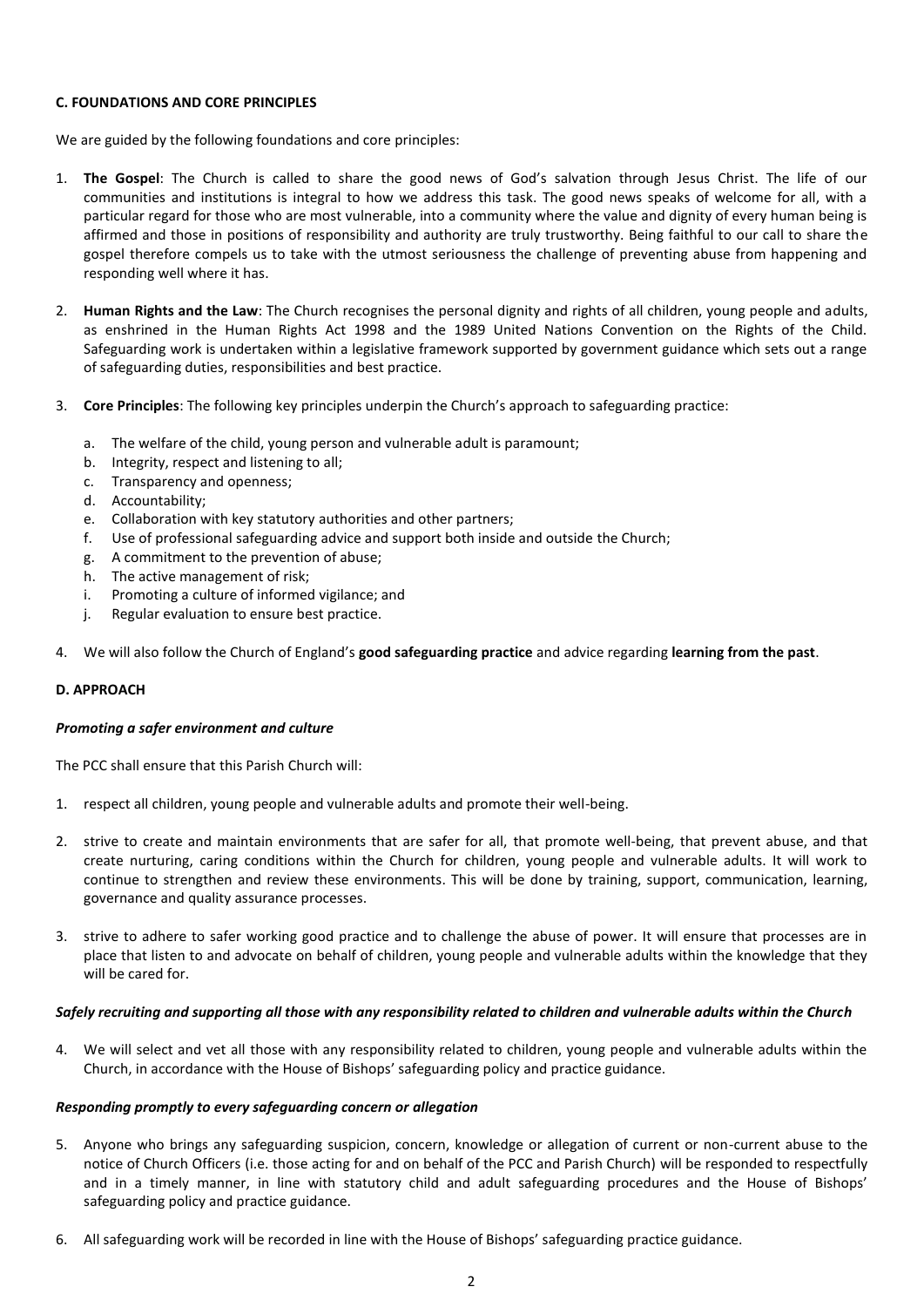- 7. All suspicions, concerns, knowledge or allegations, that reach the threshold for reporting to the statutory authorities, will be reported via the diocesan safeguarding adviser to the appropriate statutory authorities. This will be done irrespective of the status of the person.
- 8. All Church Officers will cooperate with the statutory authorities in all cases.
- 9. In responding to concerns or allegations of abuse relating to Church Officers, the PCC will act in accordance with the requirements of criminal, civil and ecclesiastical law, and so will respect the rights and uphold the safeguards afforded in these, both to the victim/survivor and the subject of concerns or allegations.

## *Caring pastorally for victims/survivors of abuse and other affected persons*

- 10. We will endeavour to offer care and support to all those that have been abused, regardless of the type of abuse, when or where it occurred.
- 11. Those who have suffered abuse will receive a compassionate response, be listened to and be taken seriously. We will respond to any disclosure of abuse in accordance with House of Bishops' policy and practice guidance. This will be done in collaboration with the relevant statutory agencies in accordance with criminal, civil and ecclesiastical law.
- 12. Those who have suffered abuse will be offered appropriate pastoral care, counselling and support according to the agreed need. An appropriate pastoral response to the family, parish and congregation will be considered, with due regard to the right of privacy of those directly involved, and to the administration of justice.

## *Caring pastorally for those who are the subject of concerns or allegations of abuse and other affected persons*

- 13. The PCC in exercising its responsibilities to suspicions, concerns, knowledge or allegations of abuse will endeavour to respect the rights under criminal, civil and ecclesiastical law of any accused individual, including any Church Officer or member of the clergy.
- 14. The PCC will take responsibility for ensuring that steps are taken to protect others when any individual is considered a risk to children, young people and vulnerable adults. This will be done by working to mitigate any identified risks according to a safeguarding agreement.
- 15. Church Officers who are the subject of concerns or allegations of abuse belong to families, congregations and church communities. The PCC will be mindful of the need to provide support to members of families, the parish and the congregation affected by the Church Officers in such situations.

## *Responding to those that may pose a present risk to others*

- 16. This Parish Church, based on the message of the gospel, opens its doors to all. We will therefore endeavour to offer pastoral care and support to any member of the church community who may present a known risk.
- 17. The PCC will ensure that any risk has been assessed and is being managed in a safeguarding agreement in accordance with House of Bishops' policy and practice guidance. This will be done in collaboration with the relevant statutory agencies in accordance with criminal, civil and ecclesiastical law.

## **E. SAFEGUARDING ROLES**

- 1. The PCC shall appoint at least one appropriately experienced designated parish safeguarding officer ("**PSO**") to work with the incumbent and the PCC. The PSO should be a lay person and cannot be the incumbent. The PSO may be the DBS administrator for Church Officers who work with children or vulnerable adults. The PSO shall be supported, trained and given a copy of this policy and procedures.
- 2. The role of the PSO is to:
	- a. work closely with the incumbent to advise within the parish on all safeguarding matters relating to children, young people and vulnerable adults;
	- b. receive, with the incumbent any concerns about children or adults in the parish and make sure that proper advice is sought and proper referrals are made;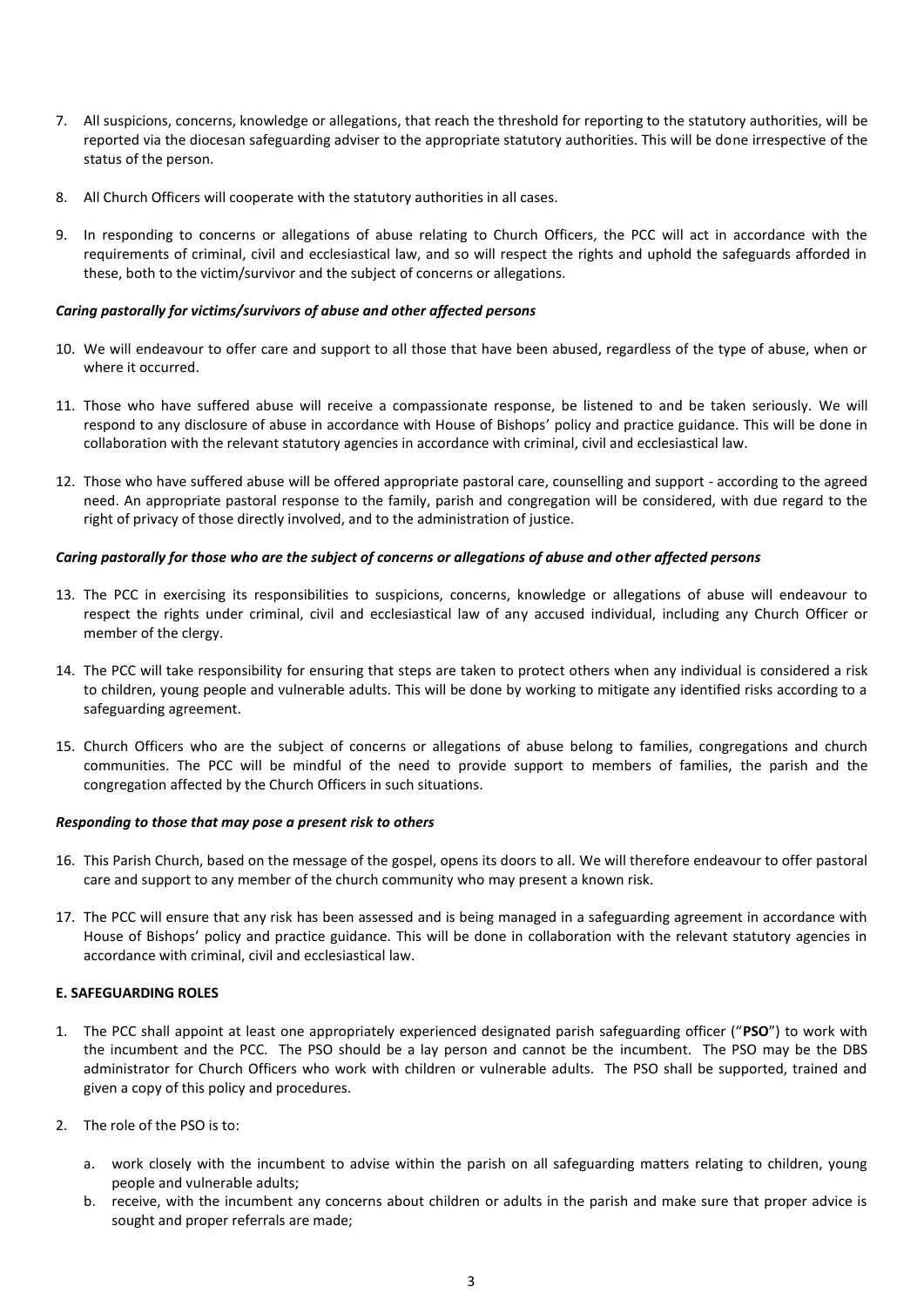- c. report all matters relating to concerns and allegations of abuse against Church Officers, in liaison with the incumbent, to the diocesan safeguarding adviser, who will liaise with the statutory agencies, as required. Concerns about the incumbent should be raised directly with the diocesan safeguarding adviser;
- d. ensure that any ex-offenders with offences against children or vulnerable adults known to be in the church community are notified to the diocesan safeguarding adviser and contribute to managing safeguarding agreements;
- e. promote safer practices in all activities and make any recommendations required, taking into account the particular arrangements of the parish;
- f. seek to ensure that Safer Recruitment practice is followed, with the support of the diocese;
- g. attend diocesan safeguarding training at least every three years;
- h. maintain safeguarding records;
- i. complete national, diocesan and parish safeguarding self-assessments as required;
- j. contribute to the annual review of parish safeguarding arrangements; and
- k. regularly report on safeguarding in the parish.
- 3. The PCC may appoint to such additional safeguarding roles as it deems appropriate. Additional roles are optional but may include a children's or youth advocate (to whom children and young people can talk about any problems if they wish), a vulnerable adults' advocate (to whom vulnerable adults may speak about any problem if they wish), and/or a children's or young persons' officer (with responsibility for ensuring the welfare of children and/or young people involved in church activities). The PSO may fulfil some of these roles, if appropriate.
- 4. The PCC shall nominate a person who is responsible for the administration of DBS applications. This may be the PSO or it may be undertaken by a separate individual. The parish DBS administrator shall be responsible for: establishing the true identity of the applicant, through the examination of a range of identification documents as set out by DBS; checking and validating the information provided by the applicant on the application form; and ensuring all application forms are completed and the information therein is accurate.

## **F. SAFER RECRUITMENT & TRAINING**

- 1. The PCC shall ensure that all Church Officers who work with children, young people and/or vulnerable adults are:
	- a. recruited following the House of Bishops' Safer Recruitment practice guidance;
	- b. aware of and work to House of Bishops' safeguarding guidance (including both policies and practice guidance); and
	- c. attend diocesan safeguarding training at least every three years.
- 2. The PCC shall provide appropriate insurance to cover all activities undertaken in the name of the PCC which involve children and/or vulnerable adults.

## **G. DISPLAY OF SAFEGUARDING STATEMENT & POLICY**

- 1. The PCC shall ensure that the following are prominently displayed within the Parish Church:
	- a. a formal statement of the PCC's adoption of the House of Bishops' *Promoting a Safer Church; safeguarding policy statement*, signed on behalf of the PCC;
	- b. contact details for the PSO, churchwardens and other Church Officers;
	- c. information about where to seek help with child and adult safeguarding issues (e.g. local authority contact details, domestic abuse and key helpline, e.g. ChildLine).
- 2. The PCC shall also provide access to an appropriate safeguarding handbook (which may be the diocesan handbook or the House of Bishops' handbook).

## **H. COMPLYING WITH SAFEGUARDING REQUIREMENTS**

- 1. The PCC shall:
	- a. create an environment, which is welcoming and respectful and enables safeguarding concerns to be raised and responded to openly, promptly and consistently;
	- b. have a procedure (see below) in place to deal promptly with safeguarding allegations or suspicions of abuse in accordance with this policy and relevant practice guidance, and in consultation with the diocesan safeguarding adviser;
	- c. (via the incumbent and/or PSO) report all safeguarding concerns or allegations against Church Officers to the diocesan safeguarding officer;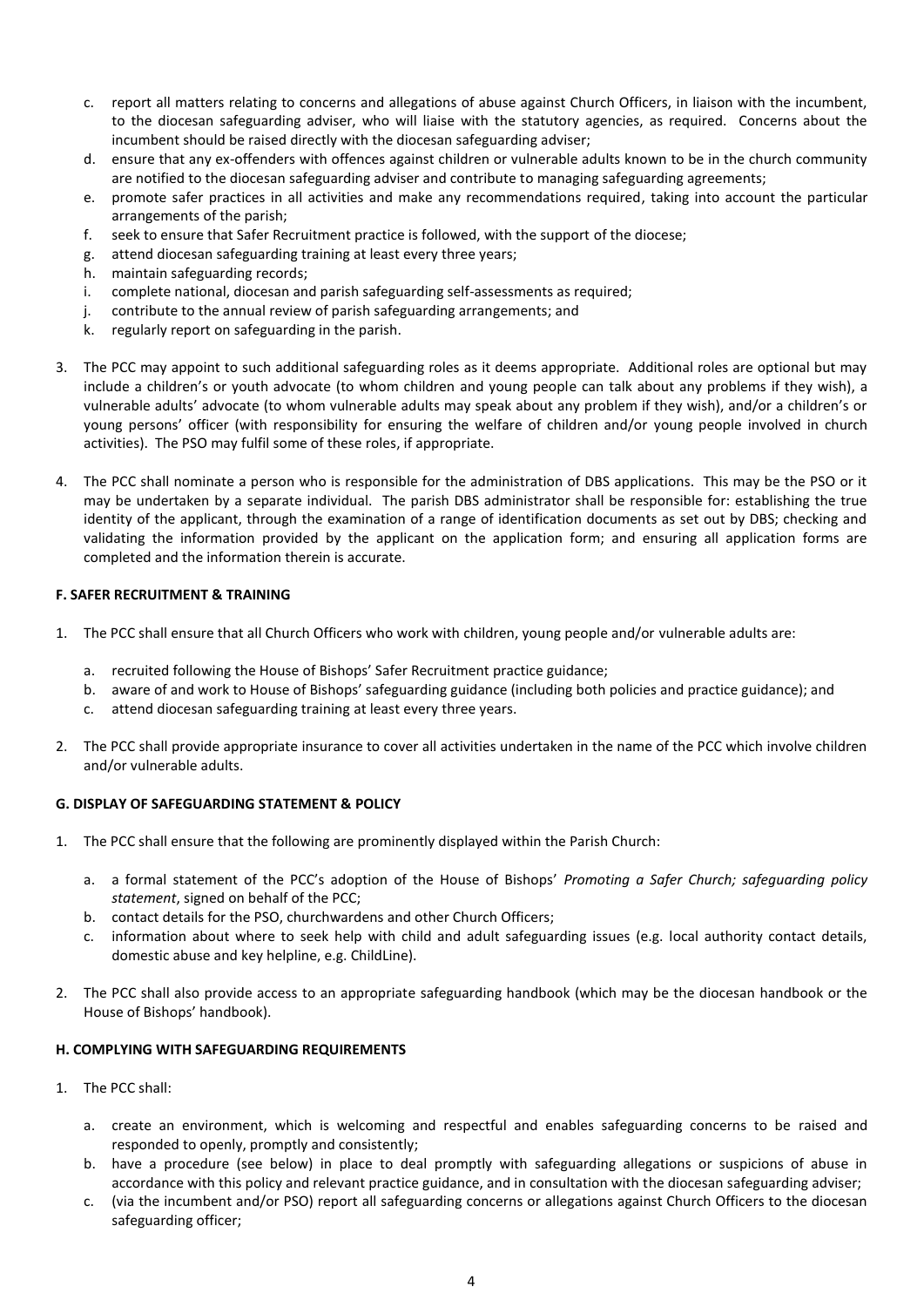- d. ensure that known offenders or others who may pose a risk to children and/or vulnerable adults are effectively managed and monitored in consultation with the diocesan safeguarding officer;
- e. comply with all data protection legislation, especially with regard to storing information about any paid and unpaid workers and any safeguarding records; and
- f. ensure that an "active risk assessment" is completed and reviewed regularly for each activity which is associated with either children or vulnerable adults, and run in the name of the Parish Church.

## **I. REVIEW & REPORTING**

- 1. The PSO shall regularly report (at least on an annual basis) on safeguarding in the parish.
- 2. Safeguarding shall be a standing agenda item at each PCC meeting.
- 3. At the APCM, the PCC shall provide an annual report in relation to safeguarding. In the PCC's annual report will be a statement which reports on progress and a statement as to whether or not the PCC has complied with the duty to have 'due regard' to the House of Bishops' guidance in relation to safeguarding.

#### **J. HIRE OF CHURCH PREMISES**

- 1. Any hire agreement with any person or body wishing to hire church premises must contain a provision whereby that person/body agrees to comply with the relevant safeguarding guidance issued by the House of Bishops and the diocese.
- 2. Each hire agreement shall also contain a provision whereby all those hiring church premises are required to ensure that children and vulnerable adults are protected at all times; relevant staff have had appropriate DBS checks; and all reasonable steps have been taken to prevent injury, illness, loss or damage occurring.
- 3. All those hiring church premises should carry full public liability insurance for this, or be covered through the Parish Church's insurance (for example, for hire for a children's party).

#### **K. CLERGY INTERREGNUM**

- 1. During any interregnum, the PCC must (working with the churchwardens) ensure that all information about safeguarding matters is securely stored before passing the information to the new incumbent.
- 2. The departing incumbent must give the safeguarding information to the PSO who can pass information on to the new incumbent when s/he takes their new role.

#### **L. ROLE OF THE CHURCHWARDENS**

- 1. In relation to safeguarding, the churchwardens shall work with the incumbent, PCC and PSO to:
	- a. ensure that during any interregnum the incumbent's safeguarding roles and responsibilities are fulfilled, in consultation with the PCC, PSO and the Area Dean;
	- b. pay attention to the specific needs of children and vulnerable adults when undertaking health and safety inspections and risk assessments;
	- c. ensure that risk assessments are carried out before new activities are undertaken;
	- d. ensure that all parish activities with children and vulnerable adults are adequately supervised and insured;
	- e. ensure that the parish has procedures for responding to complaints and grievances; and
	- f. answer questions regarding safeguarding as they arise in the Archdeacon's visitations, and respond to any specific safeguarding advice which may be given by the Archdeacon.

#### **M. PARISH SAFEGUARDING PROCEDURES**

#### **(i)** *Dealing with a disclosure or allegation*

- 1. It is recognised that any Church Officer, church worker or volunteer may be the recipient of a disclosure from a child or vulnerable adult that he or she has been abused. All allegations must be treated seriously.
- 2. If a child or vulnerable adult discloses that he or she has been abused in some way, the Church Officer, church worker or volunteer should: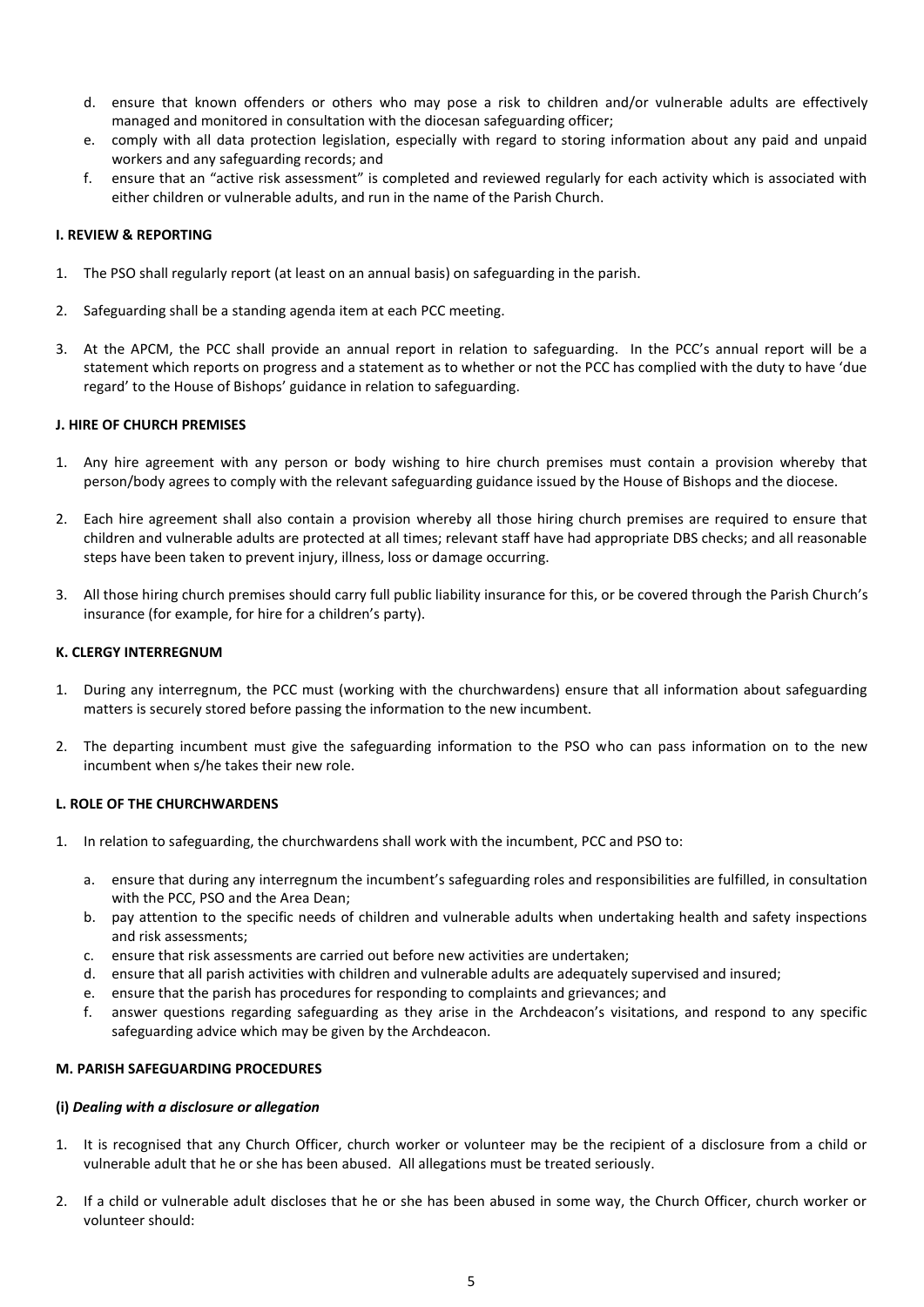- a. listen to what is being said without displaying shock or disbelief;
- b. accept what is being said;
- c. allow the child/vulnerable adult to talk freely;
- d. reassure the child/vulnerable adult, but not make promises which it might not be possible to keep;
- e. never promise a child/vulnerable adult that they will not tell anyone as this may ultimately not be in the best interests of the child/vulnerable adult;
- f. reassure him or her that what has happened is not his or her fault;
- g. stress that it was the right thing to tell;
- h. listen, only asking questions when necessary to clarify;
- i. not criticise the alleged perpetrator;
- j. explain what has to be done next and who has to be told;
- k. make a written record; and
- l. pass the information to the incumbent and/or PSO without delay.
- 3. All disclosures, concerns and discussions should be recorded in writing as soon as possible.
- 4. All Church Officers, church workers and volunteers have a duty to share information and concerns about the protection of children and vulnerable adults with the incumbent and/or PSO, as soon as possible, so that they may (where appropriate) be passed to the diocesan safeguarding adviser and relevant professionals (particularly investigative agencies such as Children's Services).
- 5. If a child or vulnerable adult confides in a Church Officer, church worker or volunteer and requests that the information is kept secret, it is important that the recipient of the information tells the child or vulnerable adult in an appropriate manner that they cannot promise complete confidentiality, as they may need to pass on information to professionals to help keep the child/vulnerable adult safe. This will ultimately be in their best interests.
- 6. An allegation is any information which informs the recipient that a Church Officer, church worker or volunteer may have (a) behaved in a way that has, or may have harmed a child or vulnerable adult; (b) possibly committed a criminal offence against/related to a child or vulnerable adult; and/or (c) behaved towards a child/children or vulnerable adult(s) in a way which indicates s/he would pose a risk of harm if they work regularly or closely with children or vulnerable adults.
- 7. If church workers/volunteers have concerns about another church worker/volunteer then this should be referred to the incumbent and the PSO. Where there are concerns about the incumbent, this should be referred to the PSO.
- 8. The incumbent and/or PSO should discuss any concerns with the diocesan safeguarding adviser. It is not the role of the PCC, incumbent, PSO, Church Officers or church workers/volunteers to carry out further investigations.

## **(ii)** *Recruitment of staff and volunteers*

- 9. The PCC is committed to adopting safer working practices across all paid and volunteer roles, especially where they involve contact with children, young people and/or vulnerable adults. The PCC adopts the Church of England's Practice Guidance for Safer Recruitment.
- 10. All paid staff and volunteers recruited who will have contact with children, young people and/or vulnerable adults must have a written role outline, complete an application form for that role, be interviewed by two people and give the name of two referees. The role outline will state what level of DBS check is required for the role. In cases of doubt, this should be referred to the PSO.
- 11. The regulations for undertaking criminal records (DBS) checks are complex and the Parish Church uses the services of the Churches' Child Protection and Advisory Service ("**CCPAS**") to undertake the checks on the PCC's behalf.

## *Enhanced criminal records (DBS) check, but without a check against the Barred list*

- 12. This form of check is required for church workers and volunteers who work with children, young people, or vulnerable adults if their contact with them is:
	- a. frequent (i.e. at least once a week);
	- b. intensive (i.e. at least four days in any 30-day period);
	- c. overnight; or
	- d. s/he supervises or trains staff.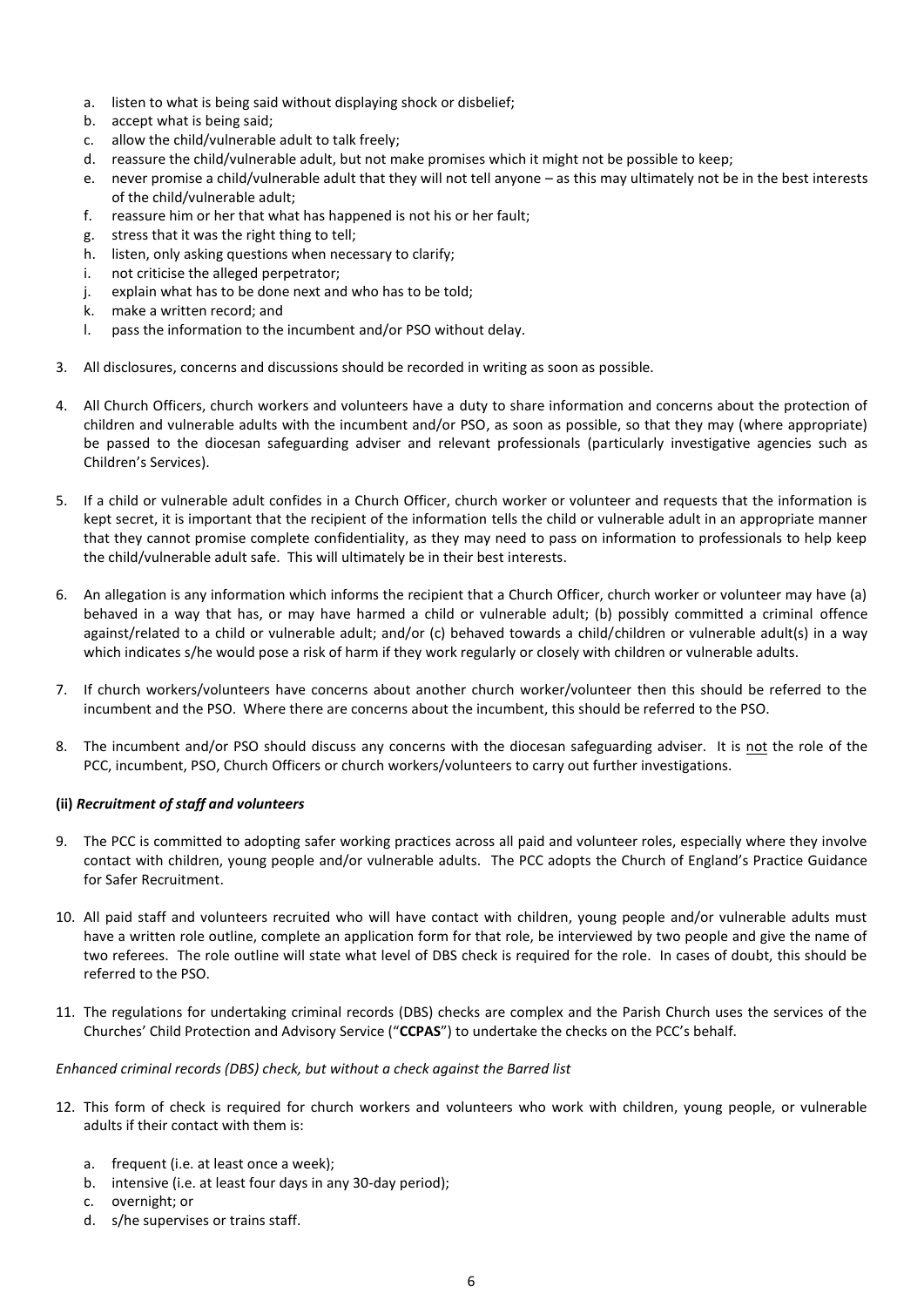- 13. For a DBS check to be required for work with vulnerable adults, these adults should already be in receipt of health, personal or social care.
- 14. Examples of occasions when a DBS check of this type is required for work with children and young people include:
	- a. for those who are training/supervising choristers, junior bell ringers and/or young servers; or
	- b. for those who are working with groups such as Junior Church and youth groups, and who might occasionally be left alone with children/young people.

In circumstances where workers/volunteers are being well supervised (i.e. the supervisor can always observe the workers'/volunteers' actions), it is sufficient for the supervisor to be checked.

15. If the role does not fit the above criteria, a DBS check is not necessary. However, it is a requirement that all PCC members are subject to a DBS check.

## *Enhanced criminal records (DBS) check including Barred list check*

- 16. This form of check is required if a church worker or volunteer is undertaking a Regulated Activity. A Regulated Activity involving a child or children (under the age of 18) is:
	- a. frequent;
	- b. intensive;
	- c. overnight; and
	- d. unsupervised
- 17. Workers/volunteers working with vulnerable adults are undertaking a Regulated Activity if they help directly with personal care (such as washing, dressing, feeding, toileting, or teaching someone to do one of these tasks); or help with cash, bills or shopping; or help with conducting affairs (e.g. via a Power of Attorney) for a non-relative/friend; or drive someone to receive healthcare, personal care, or social care as part of a service provided by the Parish Church.
- 18. Everyone requiring either level of criminal records (DBS) check is also required to complete a self-declaration form. All DBS checks must be signed off by the PSO or an appropriate Church Officer (with appropriate professional background, e.g. a solicitor). DBS checks should be repeated every five years.
- 19. Completed DBS checks which identify any issue shall be returned to the diocesan safeguarding adviser who will discuss that issue with the PSO and incumbent.
- 20. Any information disclosed shall be treated in the strictest confidence and stored securely.

#### **(iii)** *Support, supervision and training*

- 20. The PCC expects all PCC members, Church Officers, and all church workers/volunteers working with children, young people and vulnerable adults to undertake safeguarding training every three years. Compliance is essential and the PCC may need to decide whether individuals can continue in their roles if they have not undertaken appropriate safeguarding training.
- 21. The role outlines for all church workers and volunteers should specify the name of the person to whom each individual is accountable. Any induction training should include information about the duty to treat all people with dignity and respect and to keep them safe from harm, as well as outlining the Christian framework within which this should be offered. This will be reinforced in any safeguarding training provided by the diocese.
- 23. Any church worker or volunteer working with children, young people and vulnerable adults must be offered and receive appropriate supervision and support in their roles and in the work that they undertake on behalf of the Parish Church. Each such worker or volunteer should be given a copy of this policy.

## **N. VULNERABLE ADULTS**

- 24. The PCC recognises that every adult has different levels of vulnerability and that all adults should be offered and given respect, inclusion and empowerment within the Church.
- 25. The PCC adopts the House of Bishops' 2006 Policy on Safeguarding Adults (*Promoting a Safer Church*):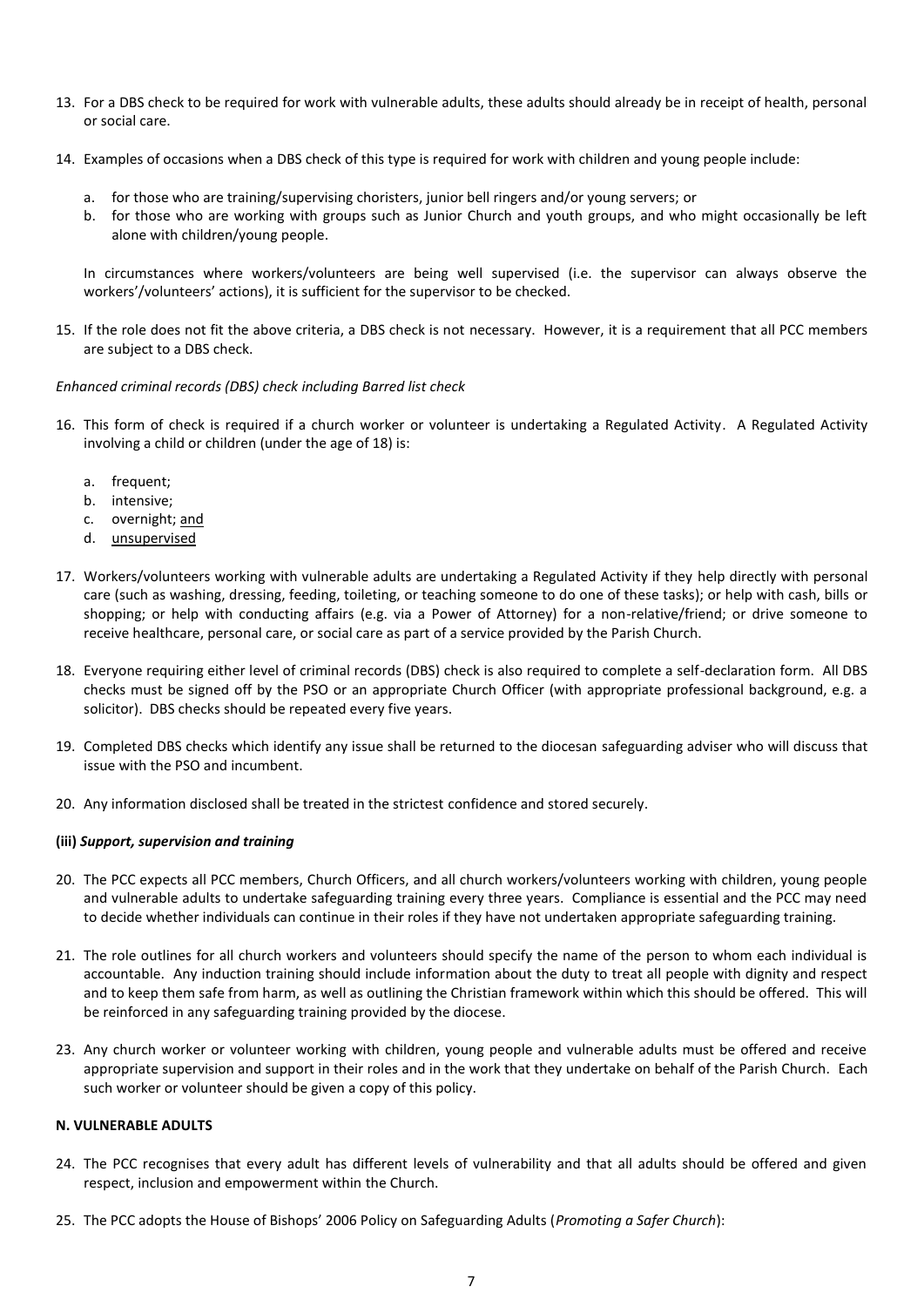- a. We are committed to respectful pastoral ministry to all adults within our church community.
- b. We are committed, within our church community, to the safeguarding and protection of vulnerable people.
- c. We will carefully select and train all those with any pastoral responsibility within the Church, including the use of DBS disclosures where legal or appropriate.
- d. We will respond without delay to any complaint made that an adult for whom we were responsible has been harmed, cooperating with police and the local authority in any investigation.
- e. We will seek to offer informed pastoral care to anyone who has suffered abuse, developing with them an appropriate healing ministry.
- f. We will challenge any abuse of power by anyone in a position of trust.
- g. We will care for and supervise any member of our church community known to have offended against a vulnerable person.
- 26. All church members have a responsibility for the safety, well-being and protection of others. Everyone within the church community also has a responsibility to ensure that there is a welcome for all people, including those seen as vulnerable.
- 27. Everyone should be alert to situations where those who might be vulnerable are exposed to unacceptable risks. Church Officers, workers or volunteers who work with vulnerable people often find themselves in challenging situations and need the support, prayers and encouragement of everyone in the congregation. Church workers may be confronted with difficult behaviour on the part of those with whom they are working; any concerns about potentially vulnerable adults should be discussed with the incumbent and/or the PSO.
- 28. Those who work most closely with vulnerable people in lunch clubs, day centres, Bible study groups or as pastoral visitors, etc., are in a unique position to get to know them. As a result, they might learn about things that give cause for concern or they may see others, sometimes including fellow church workers or church members, behaving in ways that may be described as abusive or potentially harmful. When visiting a care home, for example, a visitor may observe another resident showing signs of abuse. Workers should discuss any concerns that they have about vulnerable people being mistreated or abused with the incumbent and/or PSO.
- 29. Parishes should do their best to provide a safe place for those who may be vulnerable. Where the parish organises special activities or groups for vulnerable people, those who work in these activities should be safely recruited, supported and supervised.
- 30. The PCC together with the incumbent carries a duty of care for the safety of those who attend or use the church. Clergy in particular need to be aware of the pastoral needs of vulnerable people, their carers and those that work with them.
- 31. The PSO shall receive information about any concerns and will listen carefully, possibly discussing the matter with the adult concerned (and the incumbent) and making a decision about whether these concerns should be passed to the diocesan safeguarding adviser, or an outside statutory body such as the police or the local authority Adult Services.
- 32. Church Officers should try to establish a line of communication with the carers or key workers for vulnerable adults involved in parish activities, and keep a record of all discussions with them.
- 33. Known people who might pose a risk to others shall be referred to the incumbent and the PSO, and discussed with the diocesan safeguarding adviser. Where appropriate, a risk assessment may be undertaken and a contract drawn up in order to minimise risks, whilst maintaining a supportive relationship with the individual and (normally) allowing opportunities for worship.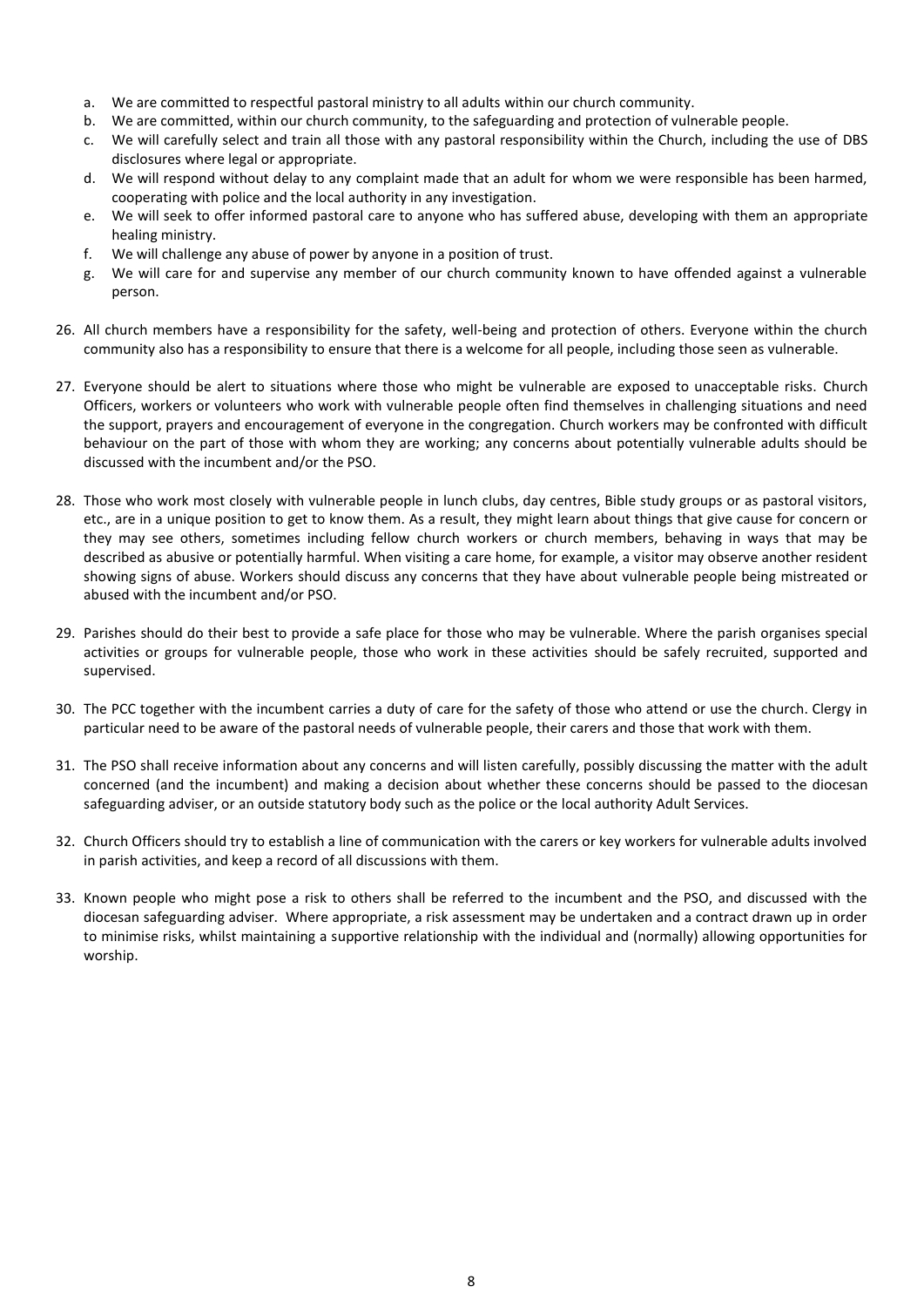#### **APPENDIX 1**

#### **SAFEGUARDS FOR PARISH CHURCH ACTIVITIES**

#### *Responsibility*

1. The PCC is ultimately responsible for all regular and occasional parish activities involving children and young people. Participation in any activities shall be subject to the receipt of consent from parents/carers.

## *Staffing*

- 2. All parish activities involving children and young people shall be supervised by an appropriate Church Officer, church worker or volunteer who has been recruited via the safer recruitment process outlined in this policy.
- 3. No child or young person, or group of children or young people, shall be left unattended at any time whilst engaged in such activities. For parish activities involving children or young people, an appropriate number of adults (who have been recruited as set out above) shall be present to supervise such activities. A ratio of 1 adult per each group of 8 children should be maintained, wherever possible. If the appropriate ratio cannot be achieved, then the activity should not proceed. There should also be, where possible, at least one male and one female adult supervisor present.
- 4. All volunteers shall be given the opportunity to review and plan their work with children and young people; to share experiences and planning; to receive training; and to talk about their relationships with children and young people attending their activities.
- 5. A register of all safely recruited, DBS-checked and authorised supervisors of parish activities for children and young people shall be maintained by the incumbent and the PSO.
- 6. No child or young person may be left alone with an adult who has not been subject to the safer recruitment procedures outlined in this policy.

## *Health and safety*

- 7. The health and safety of all children and young people participating in parish activities shall be paramount. A full risk assessment shall be carried out for all activities, and steps taken by Church Officers to ensure that such activities have appropriate budgets, safe and hygienic premises, and insurance.
- 8. No child or young person shall be permitted to enter a hazardous area (e.g. the ringing chamber) without proper supervision. All authorised supervisors shall be also be familiar with the fire safety procedures at the Parish Church, and shall have access to first aid facilities.
- 9. Lists of emergency family contact details for all children and young people involved in parish activities shall be maintained, kept up-to-date, and stored on Church premises, so that contact can be made in case of emergency. Parental consent forms and medical consent forms shall also be stored on Church premises and available in case of emergency.
- 10. Should any accident occur, the relevant parent/guardian shall be informed immediately. No treatment or medication may be administered without parental permission. A written record shall be kept of any such incident (in the appropriate accident book).
- 11. Should a child or young person go missing from an activity, the supervisor should ensure that all other children/young people are adequately supervised and reassured and then arrange for others to assist in locating that child.
- 12. For children under the age of 5, parents/carers are responsible for washing, dressing, feeding, toileting their children and nappy changes. Under no circumstances should supervisors accompany children/young people to the toilet.

## *Drop off and pick up from activities*

13. Parents/carers shall be responsible for ensuring that there is appropriate adult supervision when they leave their child/young person at an activity, and for promptly collecting their child/young person at the end of any activity. No child shall be left unattended at the close of an activity; a supervisor shall always remain at the Parish Church until every child has been collected by a parent/carer. If someone other than a child's parent/carer is collecting a child at the end of an activity,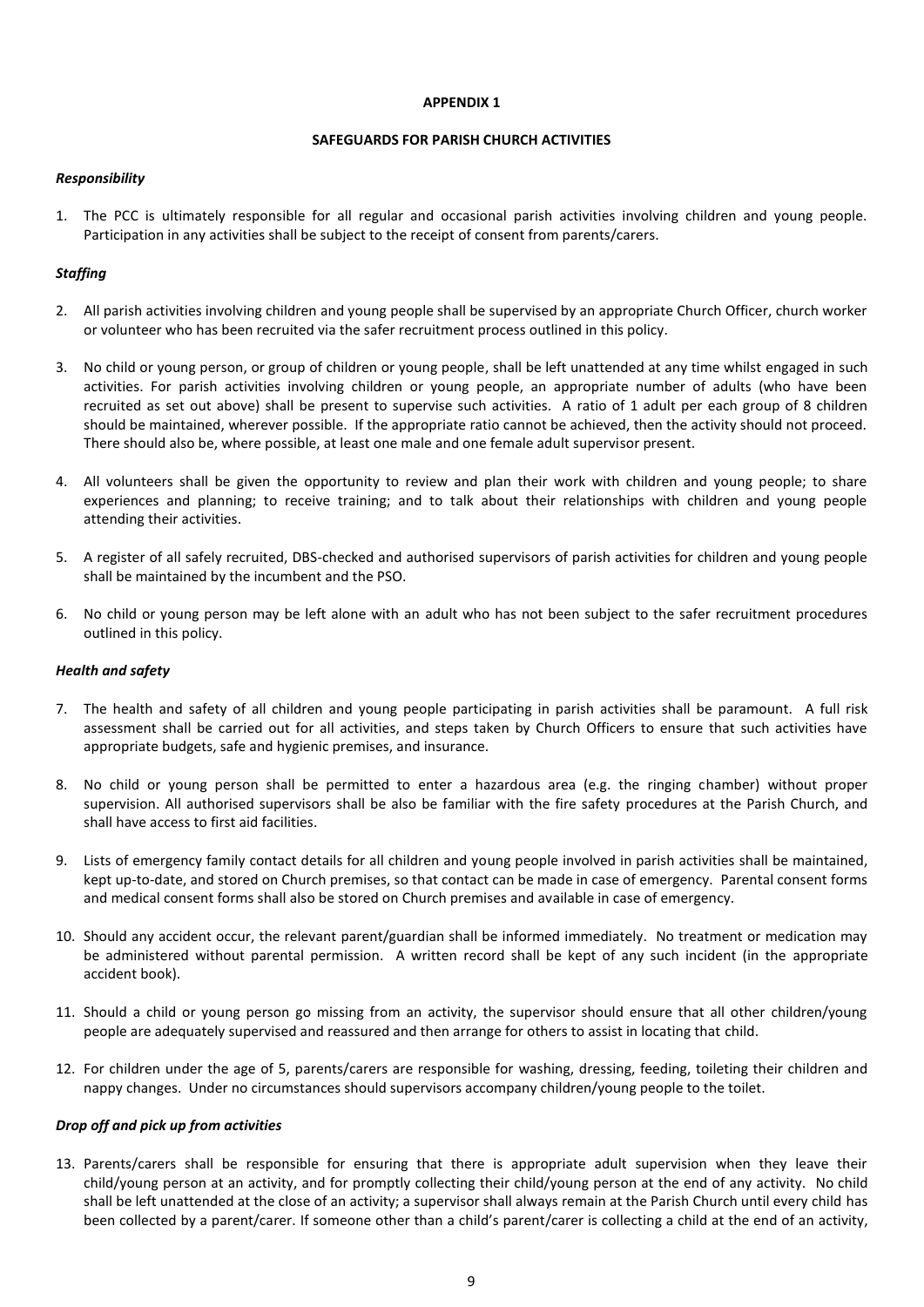the parent/carer is responsible for informing the supervisor of the activity of the identity of that person, and the supervisor shall ensure that the child leaves with the appropriate person.

14. A register should be kept for every activity. Every child/young person should be signed in upon arrival and out on departure. Where a child is under the age of 12, parents/carers are responsible for ensuring that they are appropriately registered.

## *Trips and visits (activities away from Parish Church premises)*

- 15. All travel should be assessed for risk and appropriate provision made to ensure that risks are minimised and the safety of children and young people prioritised. Travel by car should follow appropriate legal requirements, such that each child has a seat and that seat is of an appropriate type for the age and size of that child. No child or young person should travel alone in a car with a person who is not the parent/carer. If a person (who is not a child's parent) is transporting that child by car, they should have been subject to safer recruitment checks, as outlined above. If a minibus is used to transport a group of children or young people, it must be fitted with seat belts on every seat, and the driver must be a qualified minibus driver.
- 16. Trip leaders (who must have been safely recruited as outlined in this policy) shall be responsible for:
	- a. obtaining a permission form signed by a parent/carer for each child or young person participating in the trip;
	- b. compiling a list of names, addresses and emergency family contact information for all children, young people and supervisors involved in the trip (and providing a copy to the Church Office, as well as ensuring that details are carried with the group during the trip);
	- c. carrying first aid kits with them at all times during the trip;
	- d. ensuring that they have details of any medical conditions affecting the children/young people on the trip, and written consent from parents/carers for the administering of any treatment or medication to children or young people; and
	- e. ensuring that they are aware of any dietary requirements of children/young people on the trip.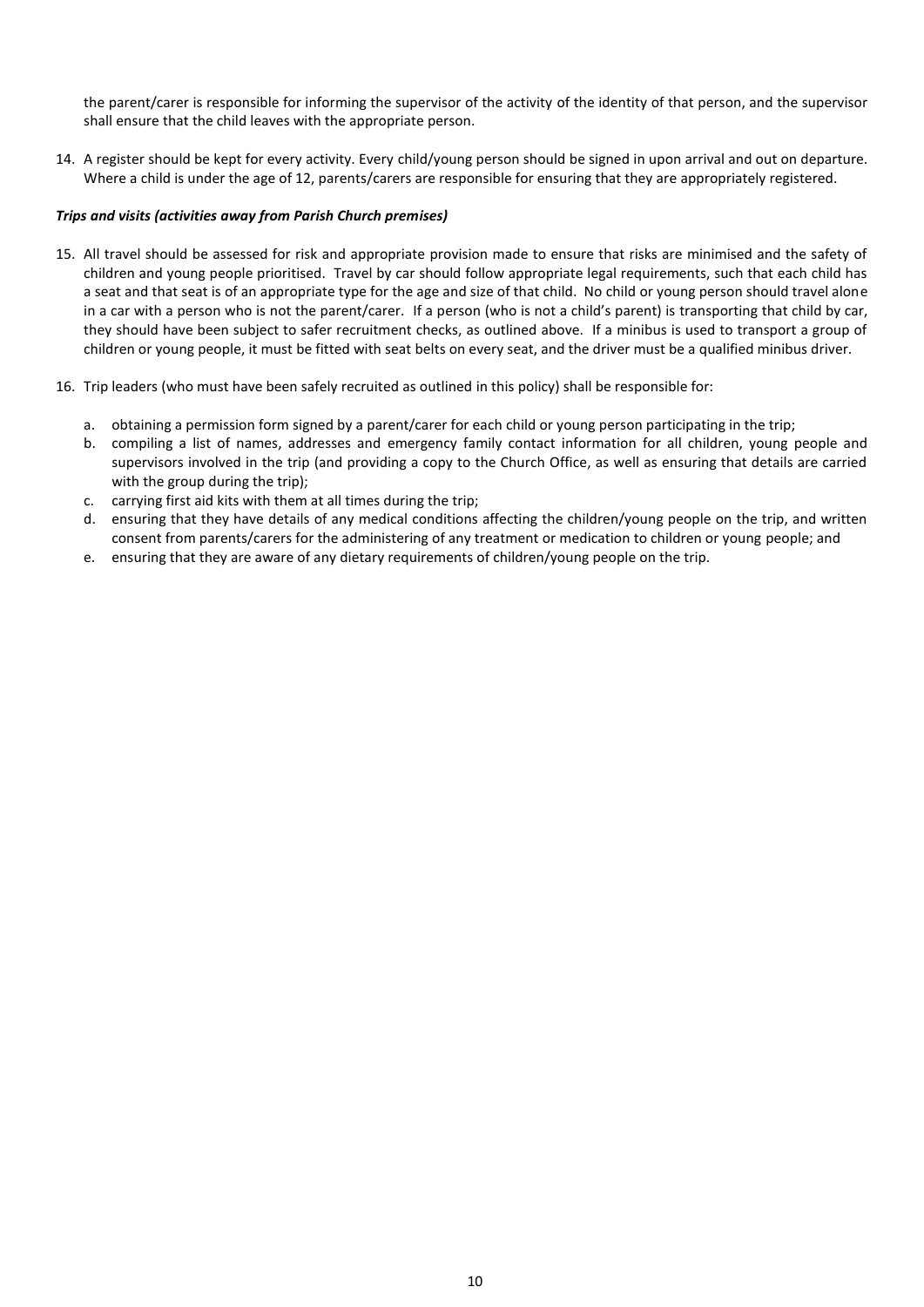#### **APPENDIX 2**

#### **GUIDANCE REGARDING ABUSE**

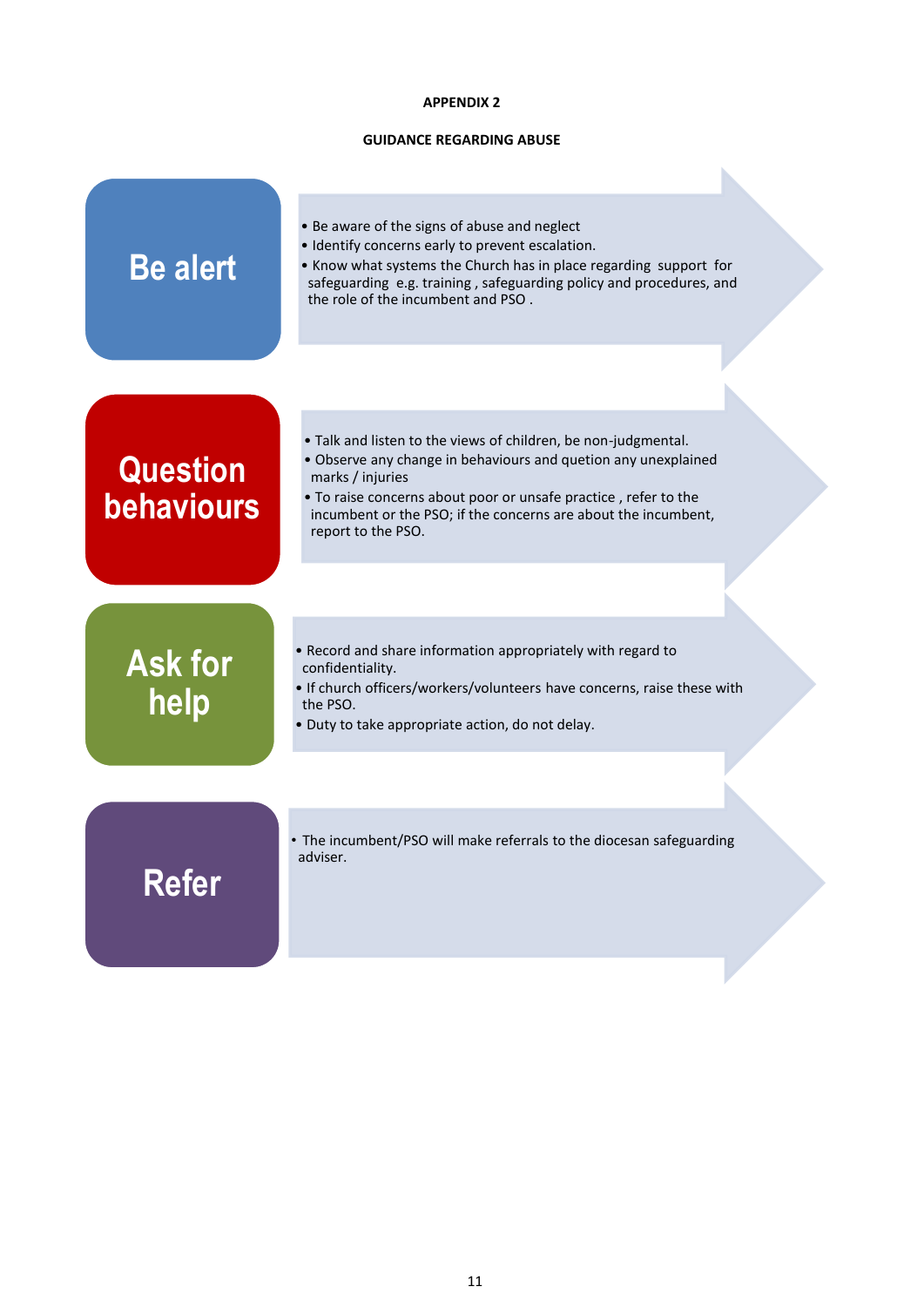#### **Physical abuse**

A form of abuse which may involve hitting, shaking, throwing, poisoning, burning or scalding, drowning, suffocating or otherwise causing physical harm to a child. Physical harm may also be caused when a parent or carer fabricates the symptoms of, or deliberately induces, illness in a child.

# **Emotional abuse**

The persistent emotional maltreatment of a child such as to cause severe and persistent adverse effects on the child's emotional development. It may involve conveying to a child that they are worthless or unloved, inadequate, or valued only insofar as they meet the needs of another person. It may include not giving the child opportunities to express their views, deliberately silencing them or 'making fun' of what they say or how they communicate. It may feature age or developmentally inappropriate expectations being imposed on children. These may include interactions that are beyond a child's developmental capability, as well as over protection and limitation of exploration and learning, or preventing the child participating in normal social interaction. It may involve seeing or hearing the ill-treatment of another. It may involve serious bullying (including cyber bullying), causing children frequently to feel frightened or in danger, or the exploitation or corruption of children. Some level of emotional abuse is involved in all types of maltreatment of a child, though it may occur alone.

#### **Neglect**

The persistent failure to meet a child's basic physical and/or psychological needs, likely to result in the serious impairment of the child's health or development. Neglect may occur during pregnancy as a result of maternal substance abuse. Once a child is born, neglect may involve a parent or carer failing to:

• provide adequate food, clothing and shelter (including exclusion from home or abandonment);

- protect a child from physical and emotional harm or danger;
- ensure adequate supervision (including the use of inadequate care-givers); or
- ensure access to appropriate medical care or treatment.

It may also include neglect of, or unresponsiveness to, a child's basic emotional needs.

## **Sexual abuse**

Involves forcing or enticing a child or young person to take part in sexual activities, not necessarily involving a high level of violence, whether or not the child is aware of what is happening. The activities may involve physical contact, including assault by penetration (for example, rape or oral sex) or non-penetrative acts such as masturbation, kissing, rubbing and touching outside of clothing. They may also include non-contact activities, such as involving children in looking at, or in the production of, sexual images, watching sexual activities, encouraging children to behave in sexually inappropriate ways, or grooming a child in preparation for abuse (including via the internet). Sexual abuse is not solely perpetrated by adult males. Women can also commit acts of sexual abuse, as can other children.